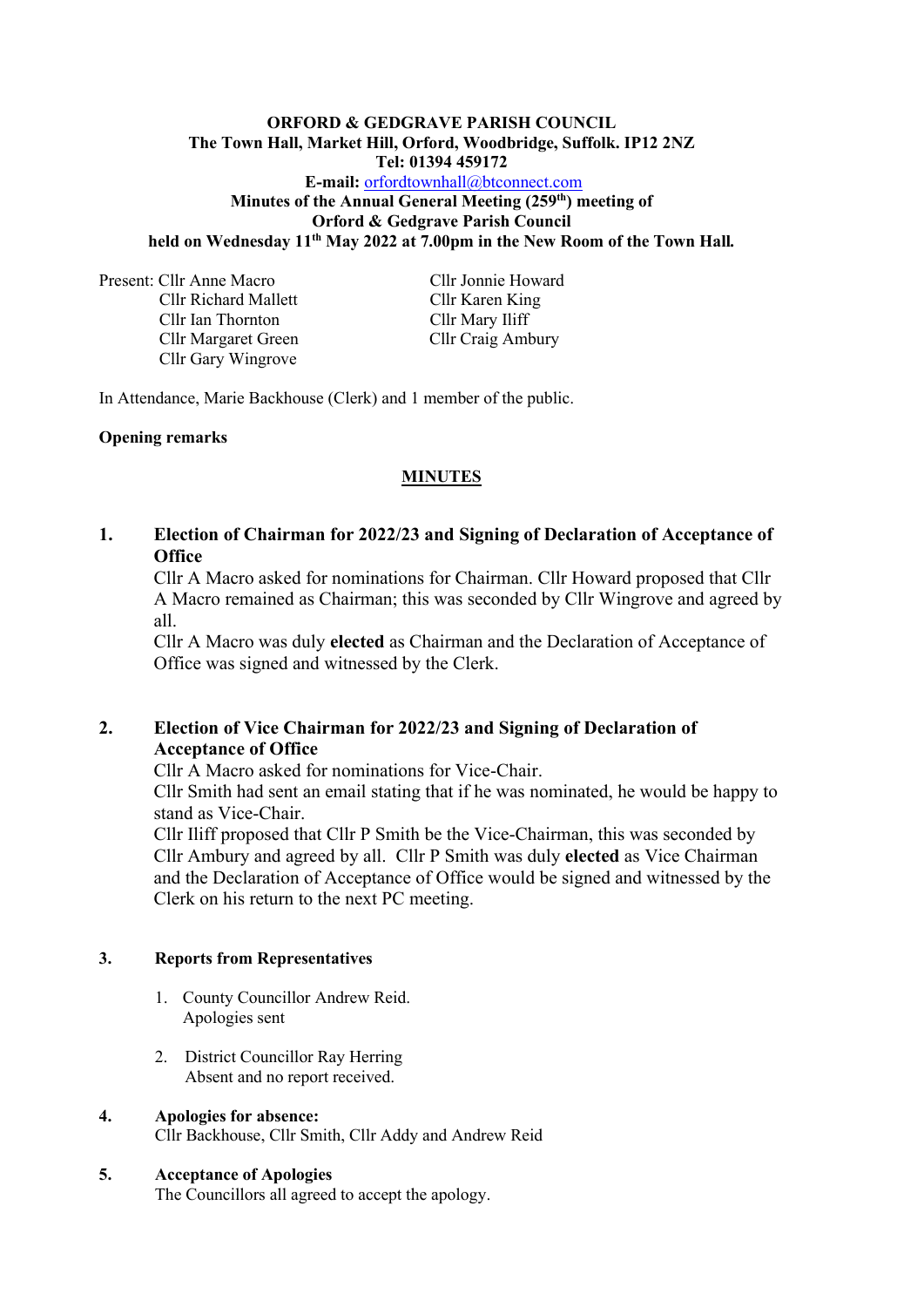## **6. Declarations of interest:** None

**7. Applications for dispensation:** None

#### **8.** It was agreed that the minutes of the 258<sup>th</sup> Parish Council (PC) meeting held on the 13<sup>th</sup> **April 2022 be accepted as a true record of the meeting.**

## **9. Matters arising from the 258 th Parish Council meeting held on the 13 th April 2022.**

9.1 Queens Platinum Jubilee – Cllr Macro confirmed that the commemorative mugs had been ordered and will be arriving by the end of May. The new metal pole for the beacon is being galvanised. The local Fireman will be removing the old beacon and erecting the new one in its place.

9.2 Ice Cream – Cllr Macro said that there has been no success in obtaining the outstanding money from the previous trader.

Action: Cllr Macro to contact the previous ice cream trader via an email

9.3 15 Ferry Road – Cllr Macro read out an email that had been received from Flagship, stating that they needed to know if the PC were in the position to purchase 15 Ferry Road, if not the house would be place on the open market. It had been agreed to notify the PC of any further house sales that Flagship may decide to do in the village.

Cllr Iliff suggested that we ask Flagship if they would sell the house to a local family for £230,000.

Cllr Thornton said the PC could suggest a local family if there are some in the village.

Cllr Iliff said that a local town council are keen to meet with some representatives from the PC to discuss the similarities in the experiences with Flagship and ESC.

ACTION: Draft a response to Flagship requesting the consideration of local families.

9.4 Resident – Cllr Macro reported that the Clerk had notified the resident of the PC decision not to allow any changes to the village green in Broad Street.

9.5 Torch Bearer Relay – Cllr Macro said that two residents of the village had been approached and agree to ride in the rickshaw through the village. A suggestion has been made to the route, as this was to include a photo shoot at the castle, but at the moment the castle is undergoing restoration and is therefore covered in scaffolding.

9.6 Request for a memorial tree – The Clerk has notified the family stating that the positioning of a cherry tree outside the shop has been agreed. The family commented about the placement of a new cherry tree where one previously had stood which had a disease, having checked this with the ESC tree officer, this was thought not to be a problem. An alternative of a native Hawthorn could be considered.

The Clerk had mentioned the possibility of the family contributing to the maintenance of the tree.

ACTION: Awaiting a response from the family.

9.7 Resident re telephone box – Cllr Macro reported that a response had been sent to the resident stating that the telephone box is still in use, therefore a book exchange would not be a good idea.

# **10. Contributions by members of the public.**

A member of the public asked about the progress of the Friends Garage Site.

Cllr Wingrove commented that there is progress although it is slow. The planning and the funding are proving to be a bit of a stumbling block.

The member of the public enquired about a public meeting in relation to the Garage Site.

Cllr Wingrove said that there will be an exhibition of the plans when it reaches that stage.

The member of the public asked about the possibility of the PC undertaking a Neighbourhood Plan.

Cllr Howard said that he and another Councillor had attended a meeting with a company that are able to complete a neighbourhood plan, this of course would cost a considerable amount of money.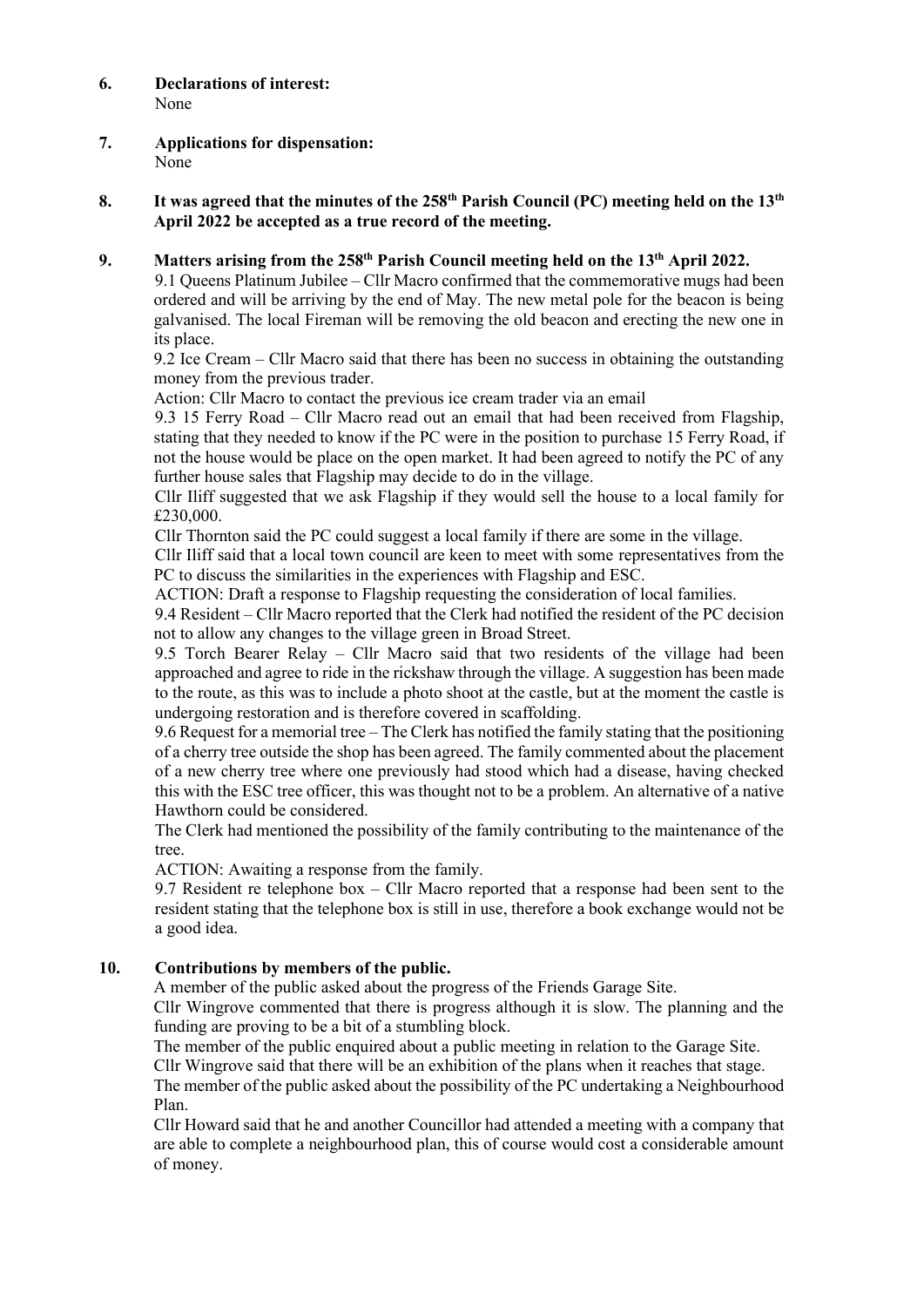The member of the public commented that the Neighbourhood Plan involves lots of work, there may be funding to assist with the cost. Other local parishes are keen to help. The neighbourhood plan could really help with planning issues in the future.

The member of the public stated that parking in Daphne Road is becoming an issue, there are cars parking on the village green, could there be two additional no parking signs placed along that area.

Cllr Howard said that he had liaised with residents of Daphne Road, who did not wish to have the signs placed on the village greens. There are two 'no parking' signs available.

The member of the public agreed to liaise with Cllr Howard and put the signs on the village green.

Member of the public left at 7.27pm.

#### **11. Finance**

11.1 Authorisation for payment sheet – There are two payment to authorise J Golder (reimbursement for Jubilee mugs) - £427.38 and Mrs Abrey (street party entertainment) - £75.00 total £502.38. Also, the staff wages of £971.21.

The payments were agreed by all.

11.2 Insurance renewal – The Clerk reported that there was only one quote which was £714, last year this was £454. It was agreed by all to obtain another quote and to circulate the price to all the councillors for consideration and approval.

## **12. Planning**

## **DC/22/1597/FUL & 1598/LBC – 112 Church Street, Orford, IP12 2LL**

Single storey rear extension to form garden room/kitchen seating area. Detached studio/garden office.

The PC had no objection to this proposal.

ACTION: Clerk to notify ESC of Councils decision.

**DC/22/1660/VOC – 87 Market Hill, Orford, IP12 2LH**

Variation of condition No.2 of DC/19/3802/FUL – Partially demolish later additions to rear od cottage, partially dismantle smokehouse (to floor level) and rebuild both as approved scheme in reclaimed materials, fit 7 no PV panels to roof valley, form two fenced areas to enclose bins and ASHP's (revised scheme to that previously withdrawn) – Alter the design of the rebuilt smokehouse to the footprint as approximately 1927. Omit ref to GA 12 replace with GA 18.

The PC had no objection to this proposal.

ACTION: Clerk to notify ESC of the Council's decision.

#### **Other notifications:**

#### **13. Parish Council Business: -**

## **(1) Friends Garage Update**

Cllr Wingrove reported that the re-development of the Friends Garage site is moving slowly. There is to be a meeting with the planners, and further meetings with the developer and owners. When there is a definite plan in place there will be a public meeting to show the resident s of the village what is intended for the site.

Cllr Howard commented that the residents in Daphne Road are intending to hold a street party on the village green, to celebrate the Queen's Platinum Jubilee. This was agreed by all as a good idea.

#### **(2) Village Feast**

The Clerk reported that she had sent an email to the outside bar company, they have not responded. The Clerk said that she would chase this.

Cllr Macro commented that The Suffolk Fried Chicken would be selling from a site beside the Castle on the track, they hoped to start trading on the  $21<sup>st</sup>$  May.